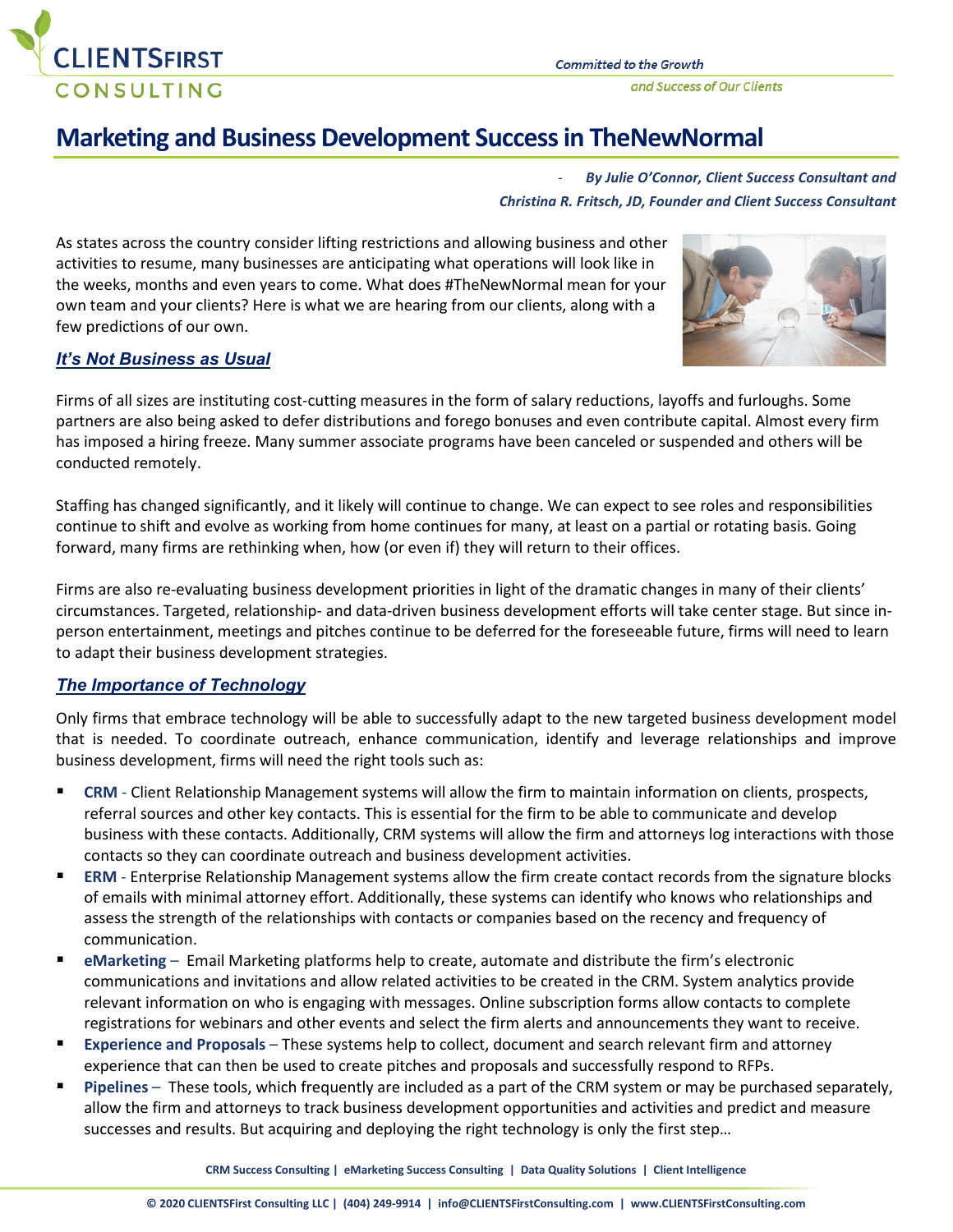## *The Importance of Data Quality in #TheNewNormal*

While technology tools are incredibly valuable, they are only as good as the data they contain. Without good data quality, you face a number of challenges including:

- **Communication is challenging:** If you can't reach your target audiences and communicate with clients and prospects, your marketing efforts will be less effective.
- **Events are ineffective:** When invitations don't reach the right audiences, you can't connect with the right contacts and end up wasting time and money.
- **Technology adoption plummets:** If your systems are littered with duplicative, dated data, users won't participate, and your technology investments will be wasted.
- **Coordination is difficult:** Unless everyone in your organization is working from the same data, it's difficult to coordinate sales or business development efforts and activities. When the left hand (or department) doesn't know what the right is doing, it can affect your organization's reputation.
- **Client service suffers:** Data is essential to enable you to understand what your customers or clients want and anticipate their needs.
- **Competitive advantage is lost:** If your organization is not concerned about data, you risk falling behind your competition, because they are definitely focused on it.
- **Opportunities for new business are missed:** Only by continually connecting with existing customers, clients and prospects can you find opportunities for new business. Without good data, these connections can be elusive.
- **Costs of compliance increase:** Global and regional data privacy rules and regulations such as CASL, GDPR and CCPA are increasing, and the costs for failure to comply can be significant. These types of laws require organizations to properly handle and maintain current data on contacts in order to honor their requests for information and prevent inappropriate communications.

Additionally, to ensure that they receive value and returns on technology investments, firms also need to be sure that their data is clean, correct and complete. Complete company records should contain, at a minimum, the organization's name, address, phone and website information. Complete contact records for people should typically contain their full name, company name, job title and email address. You may also want to include enhanced information such as a phone numbers and physical addresses, which were once considered superfluous with the demise of postal "snail" mail, but have recently regained prominence because of their necessity for compliance with global privacy regulations.

Additionally, to better target communications and business development efforts now and in the post-Covid-19 era, records should be enhanced with additional information and classifications. For instance, company records could be tagged with information related to their industry, size, revenue and number of employees. Person contacts can be designated as clients, prospects, referral sources or competitors, among other things. This type of segmentation will allow you to more easily group contacts and create lists by interests, roles, locations or other key criteria to ensure that your audience receives information and invitations that are relevant to their needs.

For additional information on some of the most helpful ways to categorize contacts, download our Contact [Categorization Worksheet](https://clientsfirstconsulting.com/wp-content/uploads/2020/07/Categories-Categorizing-Contacts-for-CRM-Success-002.pdf) created after working together with hundreds of top firms and other organizations. Next we'll focus on one of the most critical areas of marketing and business development success: Resources…

## *The Right Resources*

Often people make an investment in technology without considering the totality of the resources they will need to succeed. Buying the software is the first cost. To get a return on your technology investments, you also need additional resources including:

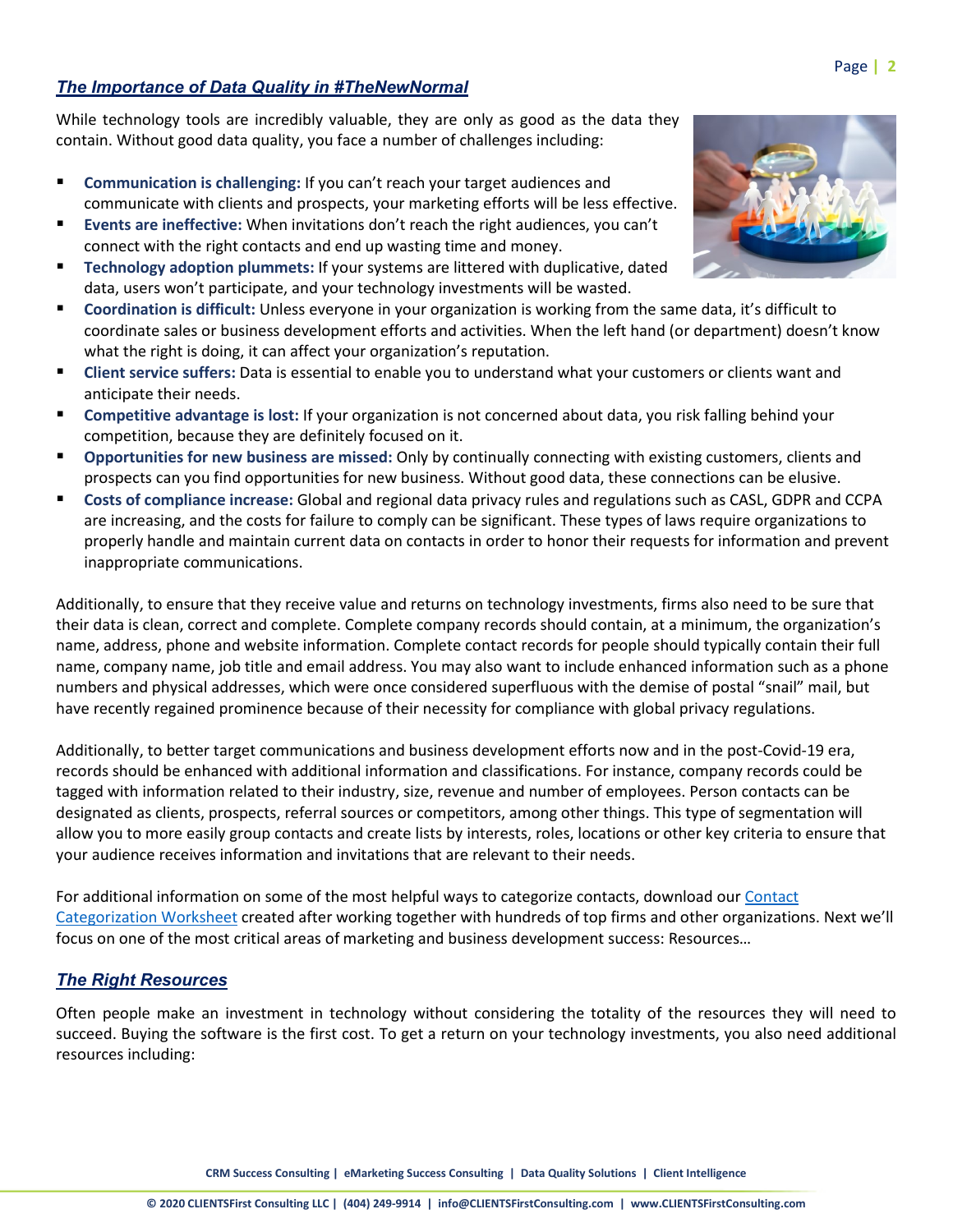#### **Money**

Firms frequently underestimate the amount of financial resources required to successfully deploy marketing and business development technology. In addition to the purchase of licenses or subscriptions, success often requires additional investments in a number of areas such as:

- **Professional services to configure and implement**
- Integrations with other systems or technology
- Training of system administrators and users
- Ongoing annual service and support
- Automated and/or manual data cleansing

#### **Time**

Clients sometimes ask us how long their technology implementation will take once they have purchased the software. Frequently, they aren't particularly happy with the answer: forever. Implementation of a CRM system and related or integrated technology is not an initiative or a project, but rather a fundamental change – and improvement – in the way your organization manages its most important assets… its relationships. This means that it never really 'ends.' But the good news is that this means you have forever to get better at it.

## **People**

Additionally, having the right human resources in place will also be essential to success. To support a technology implementation, proper staffing is critical. Important individuals include:

- **Trainers** Training resources should be engaged early and often, as education is the key to system adoption and value. Training should be customized to the needs and requirements of select groups and/or individuals. Ongoing training should also be planned for as new features are released and new employees join.
- **Data Stewards** Up to 30% of an organization's data degrades each year, and without good data, system utilization will suffer. This means that data quality professionals must be assigned to regularly research and maintain your data.
- **CRM Managers** Depending on the size of your organization, a CRM manager or administrator can be beneficial for daily maintenance of the system and handling important system tasks such as contact management, campaign distribution, event management and generating searches and reports for users.
- **Business Development** The Business Development team should regularly utilize the CRM and related systems to support the professionals. They should be responsible for entering key data and liaise with the professionals to provide advice and analytics.
- **Administrative Staff** Many firms leverage key staff such as secretaries or admins many of whom may have some free time while they are working remotely – to assist the professionals in managing contacts, keeping lists updated and adding business development activities to the system.

## *Getting Help and Resources*

As staffing and responsibilities continue to flex and evolve, [outsourcing](https://clientsfirstconsulting.com/top-benefits-of-outsourcing-marketing-technology-support-part-1-2/) key positions can be a good option to provide temporary or long-term solutions for marketing and business development teams. These professionals are available to augment the firm's internal team or fill a vacancy when someone leaves or is going to be out of the office for a limited or extended time.

- **[Data Quality Professionals](https://clientsfirstconsulting.com/services/true-dq-data-quality-solution/)** If your organization doesn't currently have internal staff to perform data quality tasks and you aren't able or don't want to hire new staff, experienced outsourced data quality professionals can be secured easily – and frequently at a lower cost than internal data stewards. Outsourced data stewards are knowledgeable about CRM systems and trained in research to ensure the firm's data is clean, correct, complete and properly formatted.
- **CRM Success Consulting | eMarketing Success Consulting | Data Quality Solutions | Client Intelligence [Trainers](https://clientsfirstconsulting.com/services/client-relationship-management/reviewing-crm/#training)** – Experienced trainers can provide customized remote or web-based CRM training to ensure all your team members are fully fluent in the firm's CRM's capabilities. Outsourced trainers can provide in-person training and

## Page **| 3**